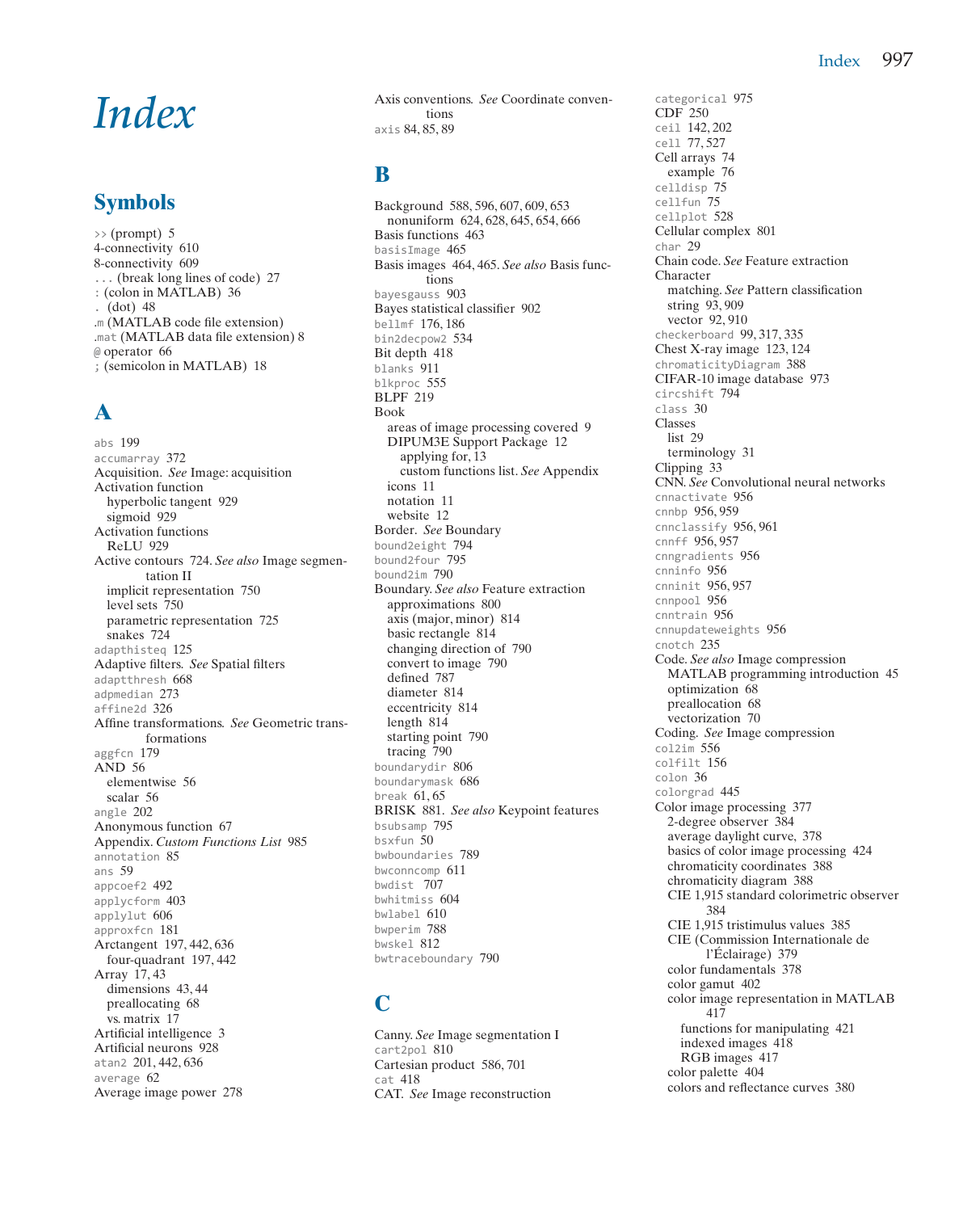Color image processing (*cont*.) color-space models 382 CIE color matching model (color perception) 382 CMY 382, 400 CMYK 382, 400 device models 402 HSI 382 HSV 382, 404, 406 L\*a\*b\* 382, 414 RGB models 382 standard RGB model 391 color thresholder app 450 color transformations 426 color balancing 434 contrast enhancement 432 full-color mappings 427 full-color transformation functions 427 histogram-based mappings 435 ice 428 inverse mappings 430 pseudocolor mappings 433 color wheel 404 D50 reference curve 379 D65 reference curve 378 electromagnetic radiation 378 equienergy stimulus 384 eye 380 cones 380 relative sensitivity curves 380 rods 380 F7 reference curve 379 four-color printing 401 gamut mapping 402 gradient of color images 442 grayscale map 419 hexagon model 405, 406 HSI to RGB conversion 409, 411 hue 405 ICC color profile 401 ICC Color Profiles 402 illuminant 378, 379 spectral power densities 379 International Color Consortium (ICC) 402 International Commission on Illumination. (CIE) 379 light 378 fluorescent 379 infrared 378 intensity 405 primary colors 391 secondary colors 391 spectral power distribution 378 spectrum 378 ultraviolet 378 visible 378 lightness 405 monochromatic primaries 382 primary colors of light 391 primary colors of pigments 400 reflectance 379 rendering intents 402 RGB color cube 391 RGB primaries 391 RGB to HSI conversion 408, 410 RGB vector space 442 color edge detection 442 color image segmentation 446

saturation 405 secondary colors of light 391 soft proofing 403 spatial filtering 437 color image sharpening 441 color image smoothing 437 sRGB color system 397 sRGB gamut 398 sRGB out of gamut 398 tristimulus values 383 value 405 vector representation of RGB images 425 colormap 420 colorMatchingFunctions 384 colorseg 448, 450 colorSwatches 392 colorThresholder 451 Command prompt 5  $compare 520$ Compatible sizes 49, 892 Computed tomography. *See* Image reconstruction computer 59 Computerized axial tomography (CAT). *See*  Image reconstruction Computer Vision Toolbox 1 Connected component 610, 787. *See also* Morphological image processing. *See also* Set pixels 787 connectpoly 795 continue 61, 65 Continuous random variables 118 Contour. *See* Boundary contourc 760 Contrast. *See also* Image enhancement measure of 852 Control point. *See* Point convertStringsToChars 910 Convex deficiency 811, 826 hull 811 vertex 800 convn 957 ConvNets. *See* Convolutional neural networks Convolution circular 204 expression 130, 281 kernel 126 mask 126 matrix form 282 properties 131 spatial 103, 127 theorem 203, 204 volume convolution 949 Convolutional neural networks. *See* Neural networks Conway's game of life 607 conwaylaws 607 coord2mask 759 Coordinate conventions image 16 MATLAB 16 Coordinates 17 Cartesian 809 chromaticity 388 homogeneous 323

image 16 intrinsic 17, 342 orientation of triplets 802 pixel 17 polar 297, 809 right-handed 802 row and column 17 spatial 17, 342 world 342 copper 420 Corner map 860. See also Feature extraction cornermetric 859 cornerPoints 859 Correlation 127, 129. *See also* Convolution coefficient 353, 899 expression 129 for image matching 899 properties 131  $\cosh 415$ Cost function 939 Covariance matrix 902 approximation 846 function for computing 848 covmatrix 449, 848, 903 cpselect 363 Crosscorrelation 353. *See also* Correlation normalized 353 CT. *See* Image reconstruction Cumulative distribution function 118 Curly braces 74, 111 Current axes 23 curveDisplay 739 curveManualInput 738 Custom functions 2. *See also* Appendix cv2tifs 578 Cygnus Loop 679

#### **D**

daspect 397 Data classes 28 Data compression. *See* Image compression Dc component 196 dctmtx 467 dec2bin 532 decompose 595 deconvblind 289 deconvlucy 286 deconvreg 283 deconvwnr 279 Decision function. *See* Function Decision surface minimum-distance classifier 895 Bayes classifier 903 perceptron 919 neural network 978 Deep learning 3, 890. *See also* Neural networks Deformable models 724. *See also* Image segmentation II defuzzify 179 del2 736 Derivative. *See also* Gradient; *See also* Laplacian Description. *See* Feature extraction detcoef2 492 detectHarrisFeatures 860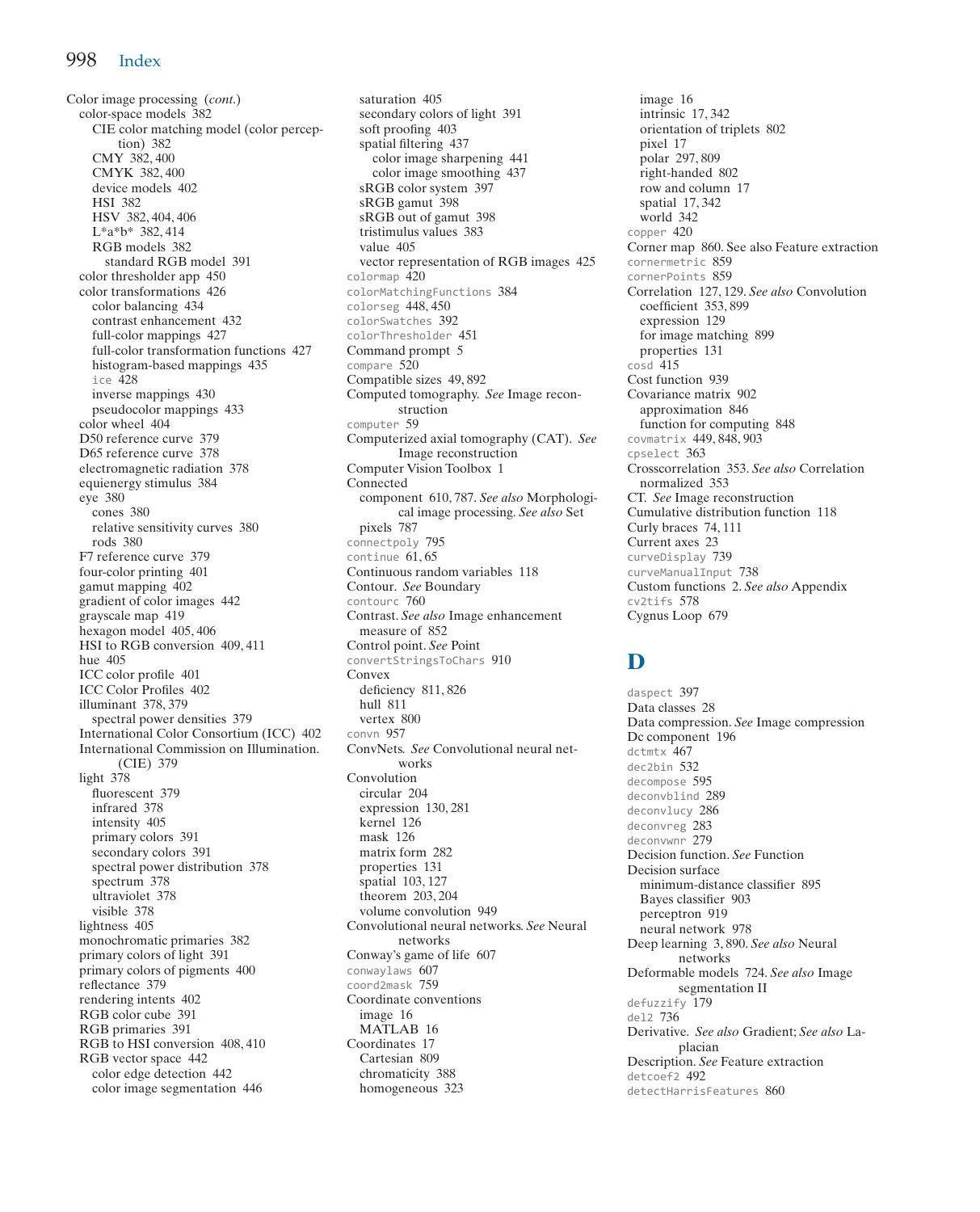detectMinEigenFeatures 860 detectMSERFeatures 867 detectSURFFeatures 367 dftfilt 210 dftmtx 460 DFT. *See* Discrete Fourier transform dftuv 217 diag 449 diameter 814 dicomreadVolume 359 diff 626 Digital image processing 4. *See also* Image Digital mammogram 106 Dilation. *See* Morphological image processing Dimension array 18 singleton 19 DIPUM3E. *See also* Book custom function list. *See* Appendix definition, 12 Support Package 2, 12 dir 518 Discrete cosine transform (DCT) 551. *See also* JPEG compression Discrete Fourier transform (DFT) centering 198, 199, 200 circular convolution. *See* Convolution centering 201 coefficients 196 computing 199 dc component definition 196 fast (FFT) 199 filtering 208. *See also* Frequency domain filtering inverse (IDFT) 196 of 2-D sine function pair 204 padding, need for 205 periodicity 197 phase angle 197 periodicity 197 polar form 197 power spectrum 197 spectrum 200 center 202 enhanced by log 200 symmetry 197 transfer function 204 visualizing 199 wraparound error 204, 219 Discrete probability distributions 118 Discrete random variables 118 Discrete wavelet transform (DWT). *See* Wavelets Discriminant function. *See* Function  $disp 92$ Displacement variable 130 display 93 Distance 447 chessboard 707 city block 707 Euclidean 447, 707, 891 fast computation 891 Mahalanobis 448, 892, 903, 979 quasi-Euclidean 707 transform 706, 709, 715, 758 dither 421

Division by zero 51 Don't care pixel 604 Dot syntax. *See* MATLAB : Dot notation double 29 Double-precision 57 dpi (dots per inch) 27 drawpolygon 702, 737. *See also* impoly dwtmode 480 Dynamic range 107

#### **E**

Eccentricity. *See* Feature extraction edge 637, 733 Edge. *See also* Image segmentation I detectors, Table of 637 direction 636 estimators 637 gradient 635 map 643, 645, 729, 741 pixel 638 zero crossings 637 edgetaper 280 edit 47 Eigenvalues 847, 859 for corner detection 859 Electromagnetic spectrum 3 Elementwise operation 48, 204, 401, 605, 730 Ellipse 823 else 60 elseif 60 Encapsulated PostScript 29 Encoding. *See* Image compression end 36 eps 59 EPS 29 Erosion. *See* Morphological image processing error 62 Error. *See also* LMSE, MSE backpropagation 939 checking 62, 65, 110 classification 918, 939, 941 function 278, 939 image compression 519, 520, 545 least-mean-squared 925 matching 881 mean squared 847, 924, 942, 945 network output 939 rms 520, 542 roundoff 815 segmentation 687 thresholding 661 training 907

transmission 575 wraparound 205

Euler number 824

eye 48

tation II extractFeatures 367, 877

Eye. *See* Color image processing

estimateGeometricTransform 367 Euclidean distance. *See* Distance Euclidean norm 144, 282, 730, 891

Evolving fronts 724. *See also* Image Segmen-

#### **F**

false 48 False color. *See* Color image processing : pseudocolor False contouring 25, 424 Fast distance computation. *See* Distance Fast Fourier transform (FFT). *See* Discrete Fourier transform (DFT) Fast wavelet transform (FWT) 5, 474 FCNN. *See* Fully connected neural networks fcnnactivate 943 fcnnbp 942 fcnnclassify 943 fcnnff 936 fcnninfo 935 fcnninit 936 fcnntrain 942 fcnnupdateweights 942, 943 Feature covariant 786 global 786 invariant 786 local 786 space 787 vector 787 Feature extraction border 787 boundary definition 787 exterior 788 extraction 788 interior 788 labeling 789 ordered points on 788 unique starting point 791 boundary features 813 basic rectangle 814 eccentricity 814 Fourier descriptors 815 length 814 major/minor axis 814 shape numbers 814 skeleton 812 statistical moments 820 boundary representation 800 boundary segments 811 Freeman chain codes 796 computing 797 normalization 796 minimum perimeter polygon. *See* Minimum perimeter polygons signature 808 skeleton 812 connected 787 component 787 pixels 787 set 787 covariance 786 description 785, 786 detection 785, 786 feature matching 879 feature space 787 feature vector 786, 891 hole 788, 794 invariance 786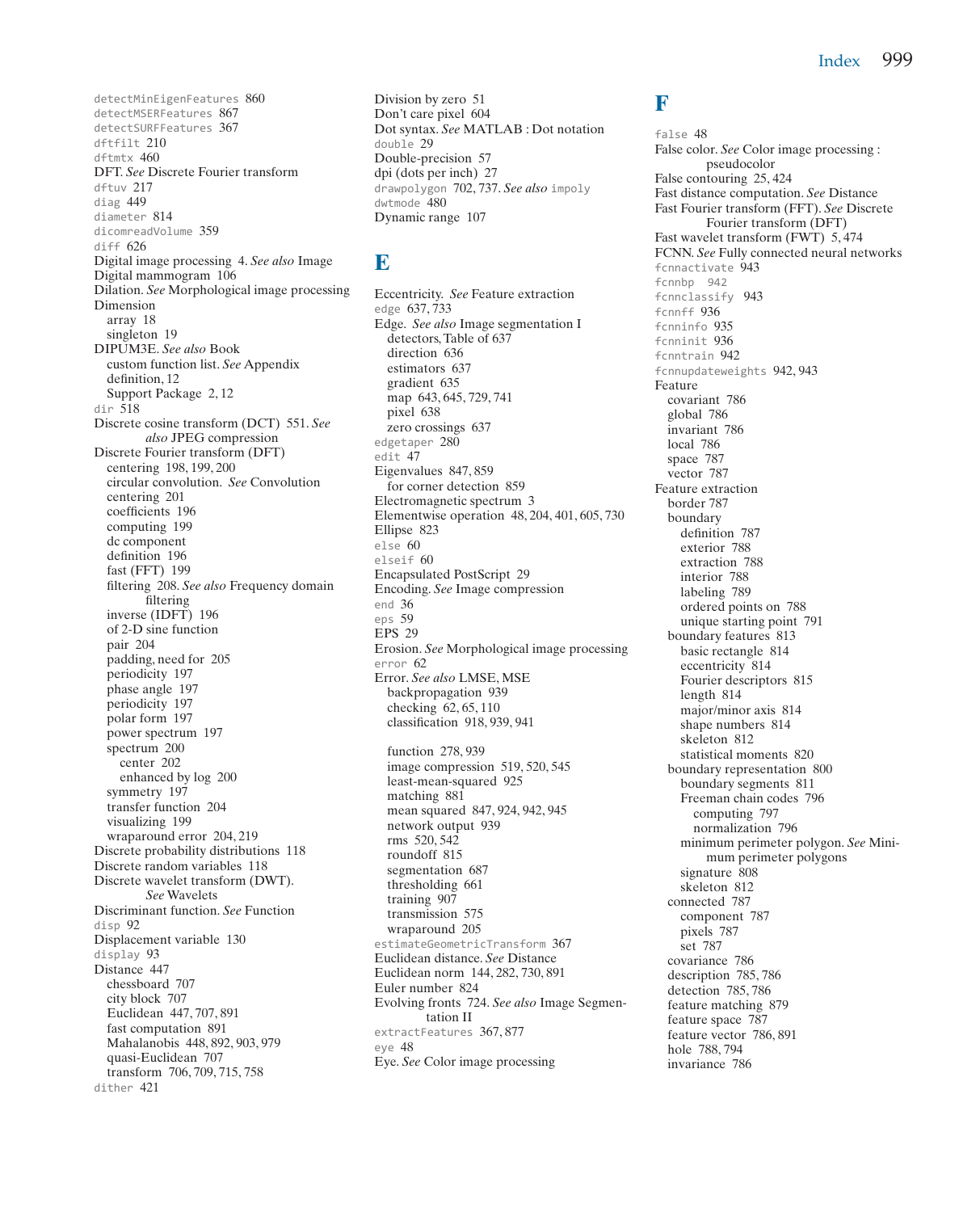Feature extraction (*cont*.) region child 789 defined 787 extraction 788 interior point 788 labeling 788 parent 789 representation 796 regional features alignment 854 eccentricity 823 Euler number 824 Gabor 840 roundness threshold 829 skeleton 812 table of 822, 835 texture 830 co-occurrence matrix 832 Gabor filters 840. *See also* Filter histogram-based 830 spectral 839 statistical moments 830 whole image features corner maps 860 corners 855 keypoint features 872 BRISK 881 descriptors 876 extraction 877 KAZE 881 matching 879 octave 874 orientation 875 scale space 873 SIFT 873 SURF 365, 881 table of 878 maximally stable extremal regions 863 moment invariants 842 principal components 845 Feature maps. *See* Neural networks fft2 199 FFT. *See* Discrete Fourier Transform fftshift 201 fieldnames 519 figure 21 filter 671 Filter band filters 133 bank 695 frequency domain. *See* Frequency domain filtering Gabor 691. *See also* Image segmentation I. *See also* Feature extraction highpass 133 highpass from lowpass 149 kernel. *See* Kernel lowpass 204 morphological 622 notch 133 spatial. *See* Spatial filtering. *See also* Spatial filters stopband transfer function 132, 204 unsharp masking 153 zero-phase-shift 210 find  $2\overline{53}$ Fisher database 922. *See also* CIFAR10,

MNIST fitgeotrans 364 flipud 302 Flat field correction. *See* Image restoration Floating-point number 57 ISO standard 57 floor 142, 202 for 61, 62 Foreground 587, 589, 602, 609 format 57, 462 Fourier descriptors 815 slice theorem 296. *See also* Image reconstruction spectrum 196 transform. *See* Discrete Fourier transform (DFT) Four-quadrant arctangent 636 fplot 87, 185 frdescp 817 freemanChainCode 797 Frequency domain 196, 248 transfer function 204 frequency rectangle center 202 rectangle 196 Frequency domain filtering. *See also* Frequency domain filters. *See also* Spatial filtering convolution 204 frequency mesh 217 function for 210 fundamentals 203 high-frequency emphasis 227 highpass<sup>223</sup> lowpass 218 dedicated function for 223 padding 205 ringing. *See* Ringing summary of steps in 208 wraparound error 204 Frequency domain filters bandpass 229 bandreject 229 constrained least squares 281 cutoff frequency 219, 303 high-frequency emphasis 227 highpass Butterworth 224 highpass from lowpass 224 highpass Gaussian 224 highpass ideal 224 inverse 277 Laplacian 243 lowpass Butterworth 219 lowpass Gaussian 220 dedicated function for 223 lowpass ideal 218 notchpass 234, 275 notchreject 234, 275 parametric Wiener 279 Ram-Lak 299, 304 regularized 281 Shepp-Logan 299 transfer function 132, 204, 216 from lowpass transfer function 224 from spatial kernels 212 Wiener 278 Zero-phase-shift

freqz2 212 fspecial 140, 275, 733 ftrans2 151 full 45 fun2hist 123 Function arithmetic 51 anonymous 67 body 45 comments 45 decision 894 discriminant 894 factories 173 function-generating 173 H1 line 45 handle 66, 69, 156 anonymous 67 named 66 simple 66 Heaviside 762 help text 45 level set 751 local 111 logical 55 MATLAB file components of 45 nested 172 padded 205 signed distance 757 transformation. *See* Transformation wrapper 348 Function handle 35 fuzzyfilt 190 Fuzzy image processing aggregation 167, 170 aggregation, function for 179 definitions 161 defuzzification 169, 171 defuzzification, function for 179 degree of membership 161 ELSE rule 171 fuzzification 164 fuzzy set 161 IF-THEN rules antecedent 166 conclusion 166 consequent 166 premise 166 implication 166, 169 implication, function for 177 inference 166 intensity transformations 184 introduction 161 lambda functions 176 linguistic value 164 linguistic variable 164 logical operations 169 membership function 161, 165, 176 spatial filtering 186 universe of discourse 161 using fuzzy sets 164 fuzzysysfcn 180 fwtcompare 488

#### **G**

gabor 695 Gabor filters 691. *See* Image segmentation I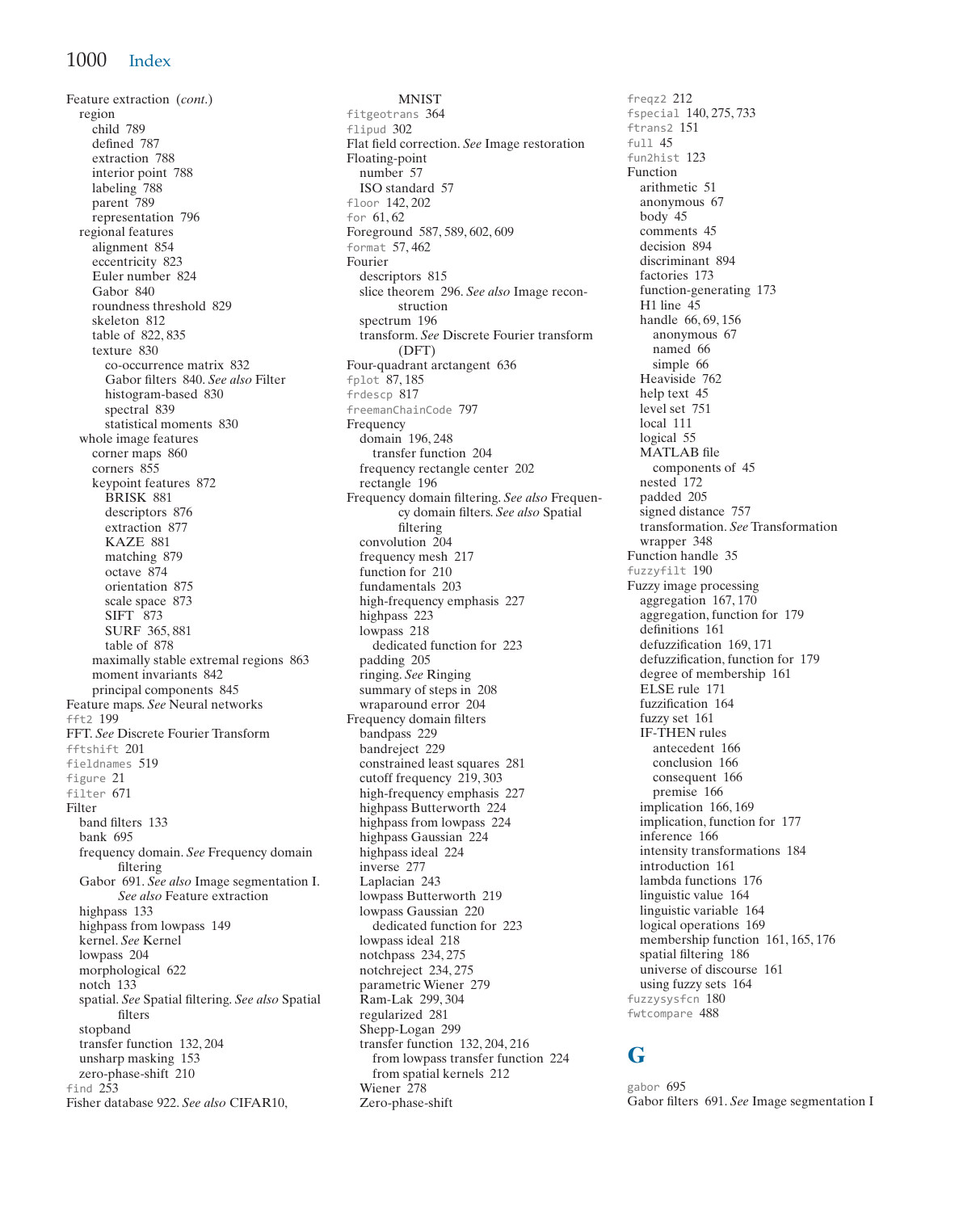Gamma noise. *See* Noise Gaussian kernel. *See* Kernel noise. *See* Noise PDF 902 weighted mean 667 Gaussian noise. *See* Noise gca 83 Generalized delta function 298 geometricTransform2d 372 Geometric transformations control points 427 coordinate systems 322 homogeneous coordinates 323 horizontal scale factor 324 input space 322 intrinsic coordinates 343 output space 322 spatial coordinates 342 vertical scale factor 324 world coordinates 343 transforming images 334 controlling the output grid 347 image interpolation 336 interpolation in 2-D 339 interpolation kernels 337 inverse mapping 334 output image location 345 specialized transformations 349 warping 334 transforming points 322 affine matrix 323 affine transformation 323 forward mapping 322 identity transformation 325 inverse mapping 322 projective transformations 329 reflection transformation 325 rotation transformation 324 scaling transformation 324 shearing transformations 325 similarity transformation 326 translation transformation 325 geotrans 330 get 59 getCIFAR10images 974 getMNISTimages 969 getsequence 595 ginput 96 Global threshold. *See* Image Segmentation I GLPF 220 GPU 978 grabcut 702 gradient 735 Gradient 143 angle 144, 636 approximation 145 defined 143, 442, 635 extended to vectors 443 image 144 magnitude of 144 MATLAB function for 735 vector 144 Gradient descent 924 Granulometry 625 Graph cuts. *See* Image segmentation I directed 701

edges 700 links 700 nodes 700 undirected 701 vertices 700 weighted 701 Graphical user interface (GUI) 429 gray2ind 423 graycomatrix 834 graycoprops 835 Gray level. *See also* Intensity definition 2, 16 transformation function 104 grayslice 421 graythresh 658 grid 89, 91

## **H**

H1 line 45 hadamard 468 Harris-Stephens corner detector 855 head 384 help 46 hilb 41 High-frequency emphasis 227, 243 Hilbert matrix 41 histcounts 520 histeq 120 Histogram adaptive equalization 124 bimodal 653 bin 117, central moments 263 contrast-limited 124 defined 117 equalization 118 equalization of color images 435 matching (specification) 121 moments about the mean 263 normalized 117 of noise types 259 plotting 86, 117 unnormalized 117 histroi 264 hold 82 Hole 788 Hotelling transform 846 hough 647 houghlines 650 houghpeaks 650 Hough transform accumulator cells 646 parameter space 645 hsi2rgb 411 hsv2rgb 406 huff2mat 536 huffman 525 Human eye. *See* Color image processing Hyperquadric 903 Hyperplane 895, 903 hypot 144

#### **I**

i 59 i2percentile 662 IBRF 229 ICC color profiles 402 iccread 402 ice 428 IDFT. *See* Discrete Fourier Transform : inverse if 60, 61 ifanbeam 311  $ifff2 203$ ifftshift 201 ifrdescp 817 ifwtcompare 505 Illumination nonuniform 242 bias 670 gradient 242 ILPF 218 im2bw 32 im2col 555 im2double 32 im2frame 569 im2ipeg 552 im2jpeg2k 561 im2minperpoly 806 im2single 32 im2uint8 32 im2uint16 32 imadjust 105 imag 201 Image 2 amplitude 2 analysis 3 as a matrix 17 average power 278 background. *See* Background binary 30, 587 blur 275 columns 16 compression. *See* Image Compression converting between classes 31 coordinate convention 16, 742 (row,col) convention 17 (x,y) convention 16 coordinates. *See* Coordinates data classes (table of) 28 definition 2, 16 digital 2, 12, 16 displaying 20 dynamic range 107 element. *See* Pixel enhancement. *See* Image enhancement foreground. *See* Foreground formats 19 fused 360 golden 121 graphic formats (table of) 29 grayscale 30 histograms. *See also* Histogram 117 illumination. *See* Illumination indexed 30 integral 666 intensity. *See* Intensity interpolation. *See* Interpolation intrinsic coordinates. *See* Coordinates laser 251 monochrome 16 morphology. *See* Morphological image processing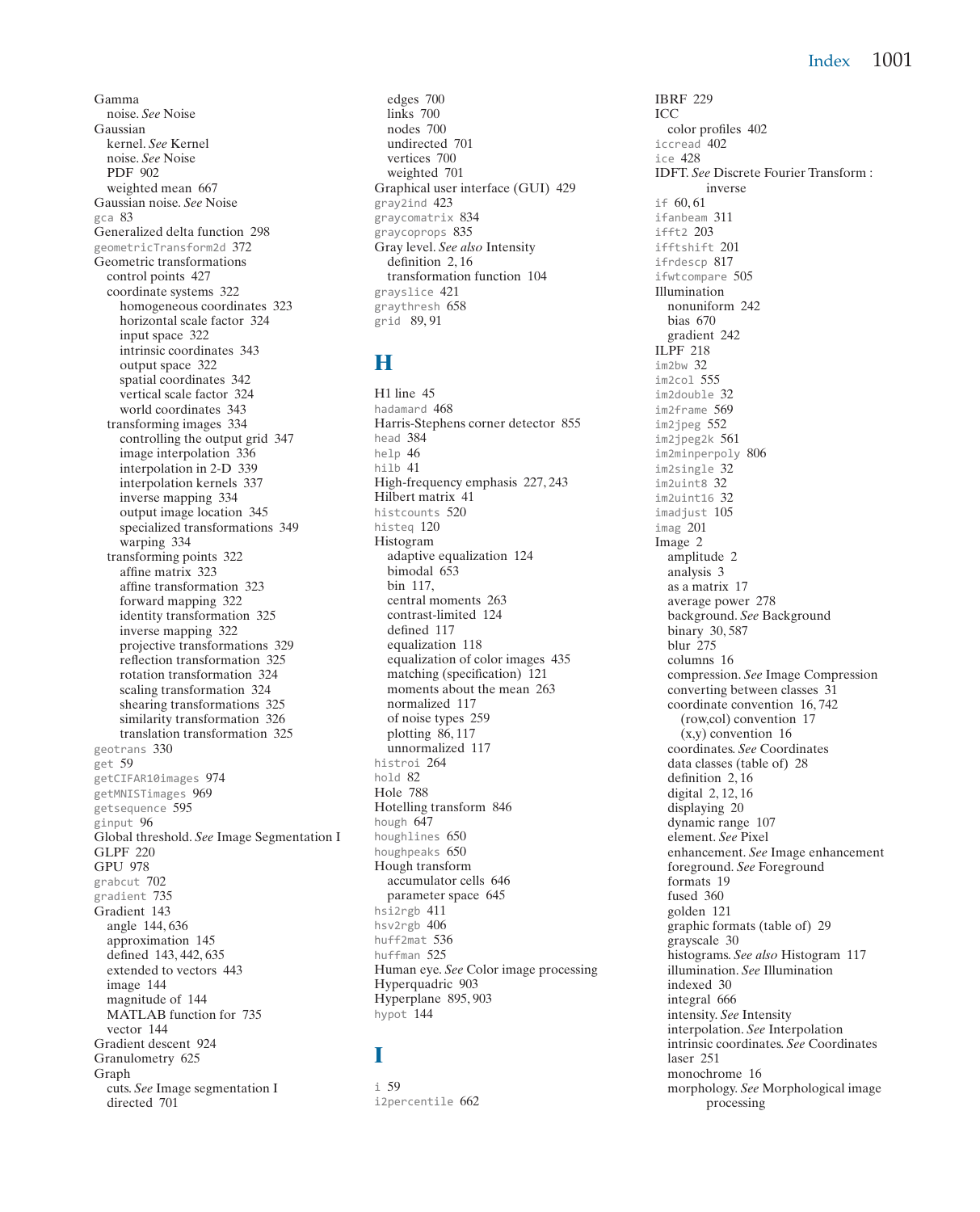Image (*cont*.) multichannel 438 multispectral 850, 905 noise. *See* Noise 249 origin 16 padding 127, 206 panning 794 picture element 2 pixel. *See* Pixel pixels 2 quad 675 range 251 reading 18 resampling 337 resolution 27 restoration. *See* Image restoration RGB 16, 30 ringing. *See* Ringing rotation. *See* Geometric transformations rows 16 scaling. *See* Geometric transformations scrolling 794 sharpening 147 shearing. *See* Geometric transformations size 16 smoothing (blurring) 146 spatial coordinates 2 translation. *See* Geometric transformations understanding 3 vector 730 warping. *See* Geometric transformations writing 24 zone plate 151 Image compression compression ratio 518 decoder 518 encoder 518 error free 519 Huffman code 524 block code 524 decodable 525 instantaneous 524 codes 524 decoding 535 encoding 529 improved grayscale (IGS) quantization 549 information preserving 519 inverse mapper 521 irrelevant infomation 548 JPEG 1,984 compression 559 coding system 559 subbands 560 JPEG compression discrete cosine transform (DCT) 551 JPEG standard 551 lossless 519 lossless predictive coding 544 predictor 545 quantization 549 quantizer 521 redundancy interpixel 544 spatial 542 reversible mappings 544 rms 520 root mean square error 520 symbol coder 521

symbol decode 521 video compression 568 image sequences in MATLAB 568 motion compensation 571 movies in MATLAB 569 multiframe TIFF files 568 temporal redundancy 568, 571 video frames 568 Image enhancement 103, 195 contrast enhancement, stretching 625 contrast-stretching 107 high-frequency emphasis 227, 243 histogram adaptive equalization 124 equalization 118 matching (specification) 121 intensity transformations 104 arbitrary 109 contrast-stretching 107 functions for computing 105 Laplacian 143 smoothing (blurring) 146 spatial filtering noise reduction 160 sharpening 147 smoothing (blurring) 136 unsharp masking 153 periodic noise removal 236, 239 using fuzzy sets 184 Image feature extraction. *See* Feature extraction imageinfo 22 ImageNet Challenge 917 Image pattern classification. *See* Pattern classification. *See also* Neural networks Image Processing Toolbox 1, 5 Image reconstruction absorption profile 293 background 292 backprojection 293, 300 center ray 307 computed tomography (CT) 292 cosine filter 304 fan-beam 300 fan-beam data 306 filtered backprojection 298 filter implementation 298 Fourier slice theorem 296 generalized delta functions 298 Hamming filter 304 Hann filter 304 parallel-ray beam 294 Radon transform 293 Ram-Lak filter 299, 304 ray sum 294 ringing 307. *See also* Ringing Shepp-Logan filter 299 Shepp-Logan head phantom 301 sinogram 302 slice 293, 296 Image registration 352 feature-based 362, 363 automatic methods 365 SURF 365 control points 363 feature 363 geometric transformation function 363 optimization methods 356

(1+1)-evolutionary strategy 359 entropy 359 gradient descent 358 mean squares 358 mutual information 358 template matching 353 Image restoration blind deconvolution 275, 289 deconvolution 248 degradation, frequency domain 248 degradation, spatial domain 248 denoising 268 spatial filtering adaptive median 273 mean filters 269 frequency domain filtering 234 notchpass 239 notchreject 236 flat field correction 286 Lucy-Richardson algorithm 285 model of 248 noise models 249. *See also* Noise nonlinear iterative 285 optical transfer function 248 point spread function 248, 291 pseudo inverse filtering 277 ringing. *See* Ringing slice 293, 296 Wiener filtering 278 Image segmentation I edge detection 635 approximate Canny detector 641 Canny detector 641 detectors 637 double edges 637 edge direction 636 edge location 637 gradient 635 kernels. *See also* Kernel 638 Prewitt detector 639 Roberts edge detector 639 Sobel detector 638 zero crossings 637 zero-crossings detector 640 edge-point linking 645 region-based 672 Gabor filters 691 graph cuts 700 k-means clustering 680 region growing 672 region splitting and merging 675 superpixels 684 thresholding 108, 653 adaptive 653, 666 class separability 657 dynamic 653 global 653, 654 hysteresis 641 improving by image smoothing 660 improving by using edges 661 local 653 moving average 670 multiple 654 optimum 657 Otsu's method 656 regional 653 using mean and variance 671 variable 653, 666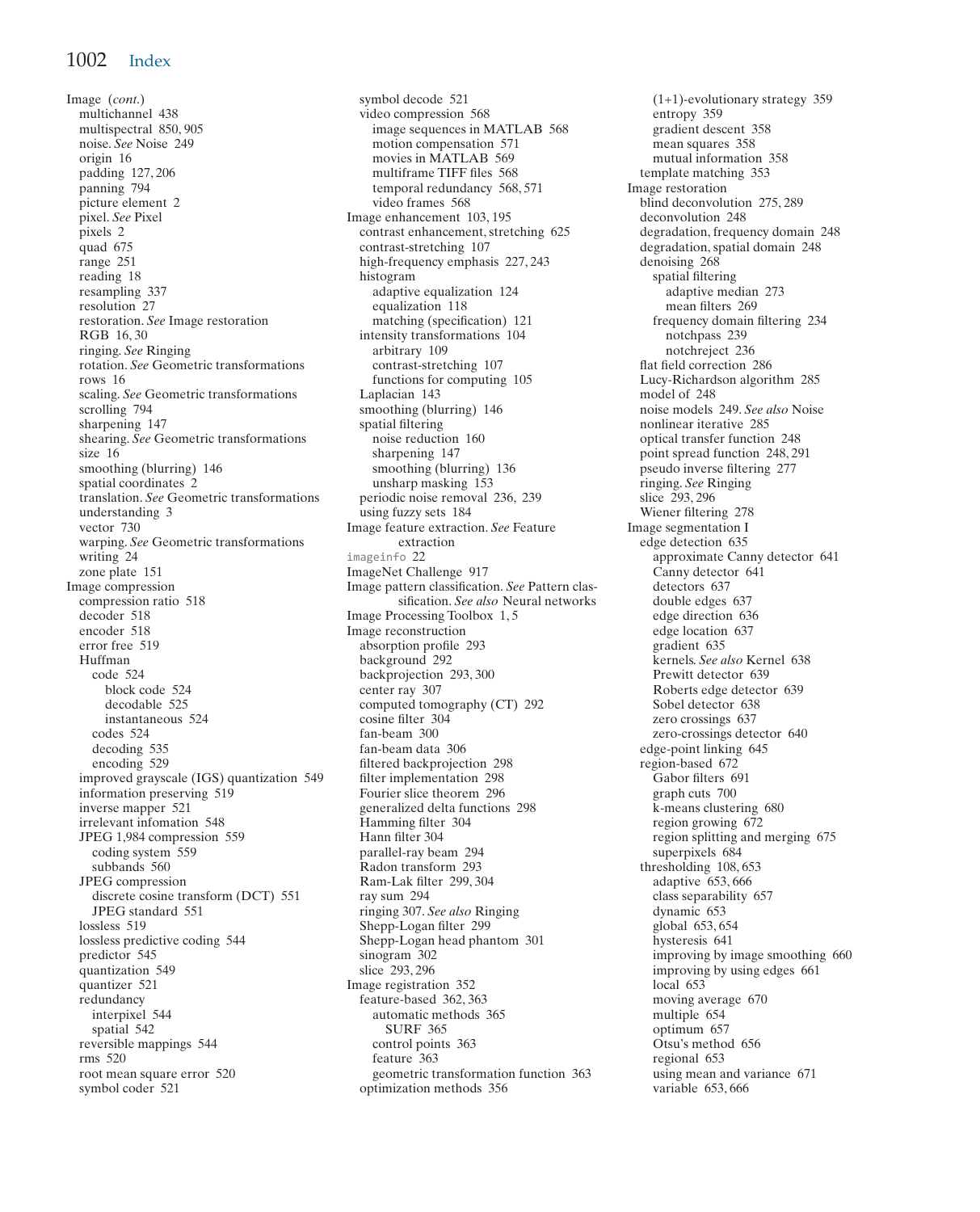watershed 706 distance transform 706 h-minima transform 712 knowledge-based constraints 706 marker-controlled 712 regional minima 712 transform 706 using image gradients 710 Image segmentation II active contours 724 contour point 725 explicit representation 724 implicit representation 750 comparisons snakes vs. level sets 777 level sets curvature 756 definition of 751 equation 753 Courant-Friedreichs-Lewy (CLF) condition 754 iterative solution 754 upwind derivatives 755 examples 762, 768, 771, 774 force functions 761 based on the image gradient 767 binary 762 Chan-Vese formulation 773 geodesic 770 function 751 implicit representations 724 leakage 773, 778 resetting 757 spatail derivative 754 specifying 757 signed distance function 757 temporal derivative topology independence 752 upwind derivative 755 zero-level set 751 snakes dynamic interpretation 726 equation 725, 726 artificial time variable 726 MATLAB implementation 731 examples 737 explicit representations 724 external forces 729 edge map 729 magnitude of the image gradient (MOG) 729 MATLAB implementation 733 vector field 729 vector image 730 force balance 726, 748 functions for computing. See Appendix internal forces 726 elasticity 726 stiffness 726 iterative equation 726, 727 parametric curves 724 parametric equations 725 respacing (reparameterization) 737 imageStats1 76 imageStats2 76 imageStats3 77 imageStats4 78 imageStats5 80 Image transforms. *See* Transforms

Image Viewer App 22 Imaging modalities computed tomography 292 CT 360 laser imaging 251 PET 360 range imaging 251 imapprox 419 imbinarize 33 imblend 52 imbothat 625 imcircle 708 imclearborder 618 imclose 600 imcolorcode 712 imcomplement 106, 431 imdilate 591 imerode 599 imextendedmin 713 imfill 617, 621, 793 imfilter 134, 189, 268, 733 imfinfo 24, 26 imfuse 362 imgaborfilt 696 imgaussfilt 223 imgradient 144, 443 imhist 85, 117, 185 imhistmatch 123 imhmin 627, 712 imimposemin 715 imlincomb 53.268 imnoise 159, 249, 254 imnoise2 255 imnoise3 259 imopen 600 imoverlay 686 impixelinfo 22 implay 499, 569 implfcns 178 impoly 702. *See also* drawpolygon Impulse 129 discrete 129 unit 129 response 210 imratio 518 imread 18 imreconstruct 614 imref2d 343 imref3d 361 imregconfig 357 imregcorr 375 imregionalmin 713 imregister 357 imregtform 357 imresize 351 imrotate 350 imsharpen 153 imshow 20, 71 imshowpair 362 imstack2vectors 848 imtile 24 imtool 22 imtophat 624 imtranslate 350 imwarp 334, 345 imwarp2 347 imwrite 24, 27 ind2gray 423

ind2rgb 423 ind2sub 42 Indexing array 35 converting between linear and subscript 42 linear 40, 253, 793 logical 40, 254 matrix 37 multidimensional arrays 43 row-column 42 single colon 39 subscript 36 vector 36 Inf 51 Inner product. *See* Vector inpolygon 805 input 93 int2str 911 int8 29 int16 29 int32 29 integral 67 Intensity adjusting 105 definition 2, 16 HSI color model 406 scaling 114 transformation function 104 arbitrary 109 contrast-stretching 107 fuzzy 184 logarithmic 107, 109, 200 thresholding 108 utility M-functions 110 variance. *See* Moment intensityScaling 116, 232, 733 intensityTransformations 111, 114 interactive 96 Interactive I/O 92 International Color Consortium 402 interp1 109 interp1q 427 interp2 732 interparc 737 Interpolation 336 1-D 337 2-D 339 cubic 303 linear 303, 732 nearest-neighbor 303 spline 303 intline 795 intrans 186 Inverse transformation (mapping) 322 Inverse transforms. *See* Transforms invmoments 843 iradon 303 Iris database 922 isa 35 iscell 58 iscellstr 58 ischar 58 isempty 58 isequal 58, 95, 114 iseven 235, 733 isfield 58 isfinite 58 isinf 58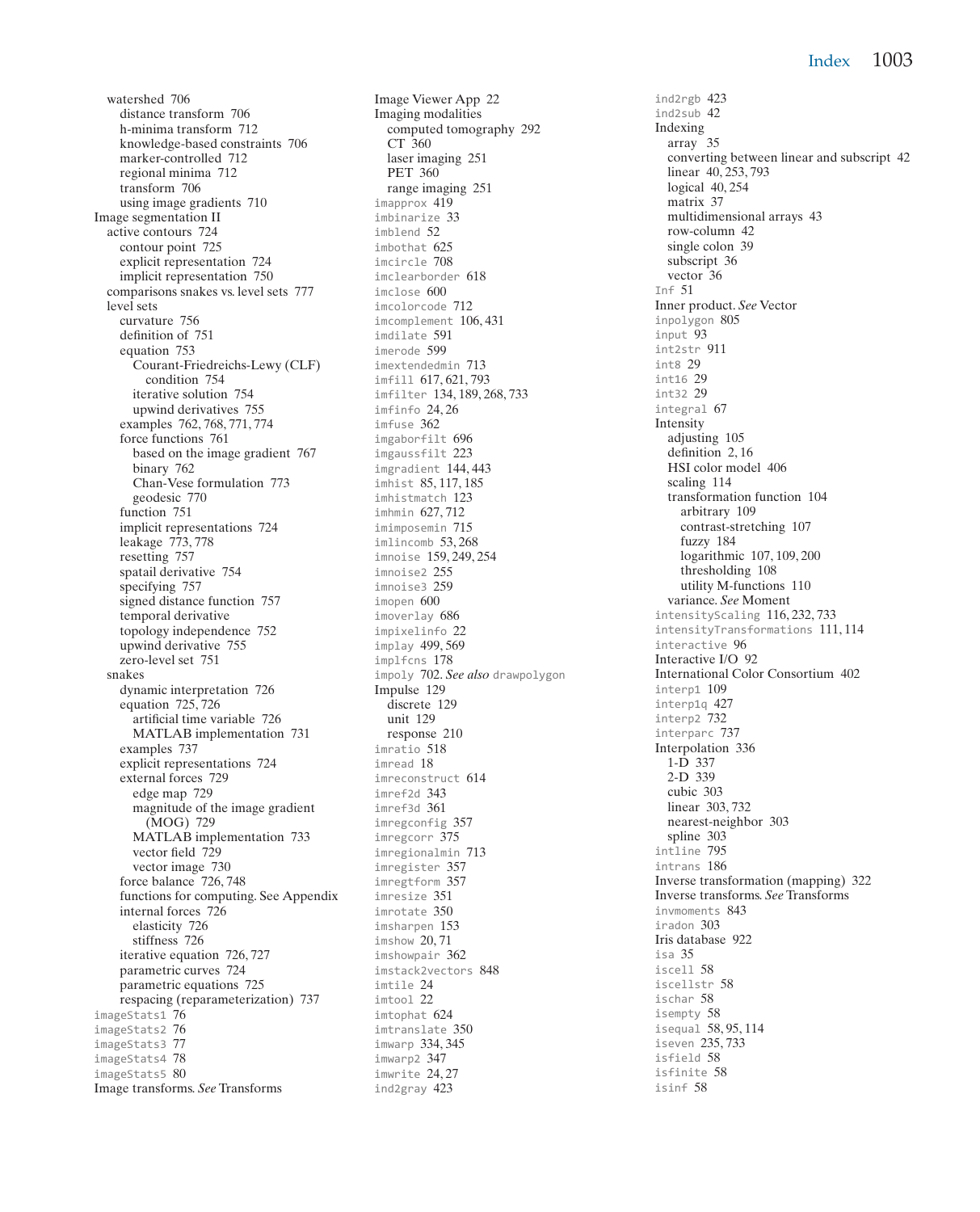isinteger 58 isletter 58 islogical 31, 58 ismember 58 isnan 58 isnumeric 58 isodd 236 isprime 58 isreal 58 isscalar 58 isspace 58, 911 issparse 58 isstruct 58 isvector 58 iswhole 58

# **J**

j 59 jpeg2im 556 jpeg2k2im 564 JPEG compression 551

# **K**

KAZE. *See* Keypoint features Kernel averaging 140 bandpass from lowpass 134 bandreject from lowpass 134 box 140, 337 circularly symmetric 138 computational advantage 139 constructing 138, 150 cubic 337 disk 141 Gabor 692 Gaussian lowpass 140, 141, 290, 692 size vs. effectiveness 142, 146 highpass from lowpass 149 interpolation 337 Kirsch compass 638, 716 Laplacian 142, 736 Laplacian of Gaussian (LoG) 143 manually specifying 149 Prewitt 145, 639 separable 138, 140 Sobel 146, 638 sum of coefficients 141 table of 141 triangle 337 wavelet 458 Keypoint features. *See* Feature extraction K-means 680 kmeansClustering 682

## **L**

lab2rgb 414 label2idx 686 labelmatrix 788 lambda2xyz 385 lambdafcns 176 Laplacian

approximation 142 defined 142, 636 image enhancement using 143 mask for 142, 143 MATLAB function for 736 of a Gaussian (LOG) 143, 640 of color images 441 of vectors 441 Laplacian of a Gaussian (LoG) 143, 640 LaTeX-style notation 302, 649 Learning machines 917 Learning rate 918 Least-mean-squared-error 925 length 62, 122, 911 Level sets. *See* Image segmentation II levelsetCurvature 757 levelsetForce 761 levelsetFunction 758 levelsetHeaviside 761 levelsetReset 761 Light. *See* Color image processing Line digital line between two points 795 integer coordinates 795 normal representation 293, 645 slope-intercept representation 293, 645 Linear filtering 127. *See* Spatial filtering. *See also* Convolution; Correlation lines 396 linspace 37, 109, 186 LMSE. *See* Least mean squared error load 122, 150, 190, 542 log 107 LoG 640 logical 29, 31 Logical array 30 indexing 40 mask 158, 449, 679 operators 56 long 60 longE 60 longEng 60 longG 60 lookfor 20, 46 Lookup table 109, 116, 605 lpc2mat 547 LZW coding. *See* Lempel-Ziv-Welch (LZW) coding

## **M**

Magic square 48 mahalanobis 892 Mahalanobis distance. *See* Distance makecform 403 makecounter 173 makefuzzyedgesys 189 makelut 606 Mammogram 106 manualhist 123 Mapping. *See* Transformation maps2vectors 956 Marker image 662, 713 Mask 679, 905. *See also* Logical mask mat2gray 33, 108

mat2huff 532 mat2lpc 546 matchFeatures 367, 879 Matching. *See* Pattern classification MathWorks 8 MATLAB. *See also* Symbols at beginning of Index app 22 App Designer 428 breaking long statements 27 character array 909 code optimization 68 colon notation 36, 39 color of variables (meaning) 46, 176 colors, table of 82 command history 5 constants 57 command window 5 coordinate convention 16 current directory 5 current directory field 5 current folder 6 current folder browser 6 debugger 7 definition 5 desktop 5 desktop tools, 7 dot notation 79, 83, 595, 596 editor 7 error checking 110 fast distance computations 891 figure window 6 files 45 function components 45 function factories 173 function-generating functions 173 help 8 help browser 8 image viewer app 22 LaTeX style notation 649 live editor 7, 69 live scripts 7 logical functions 56 object 30, 74, 83, 326, 695 operators. *See* Operators profiler 73 programming basics 45 prompt 18 retrieving a session 8 semicolon 18, 21 saving a session 8 script 45 search path 6 string array 909 string scalar 909 student suite, 5 toolboxes 1, 5 Computer Vision Toolbox 859 Deep Learning Toolbox 975 Image Processing Toolbox 4 Parallel Processing Toolbox 978 Signal Processing Toolbox 150 Wavelet Toolbox 475 toolstrip 6 valid variable names 17 workspace 5 workspace browser 5 wrapper function 348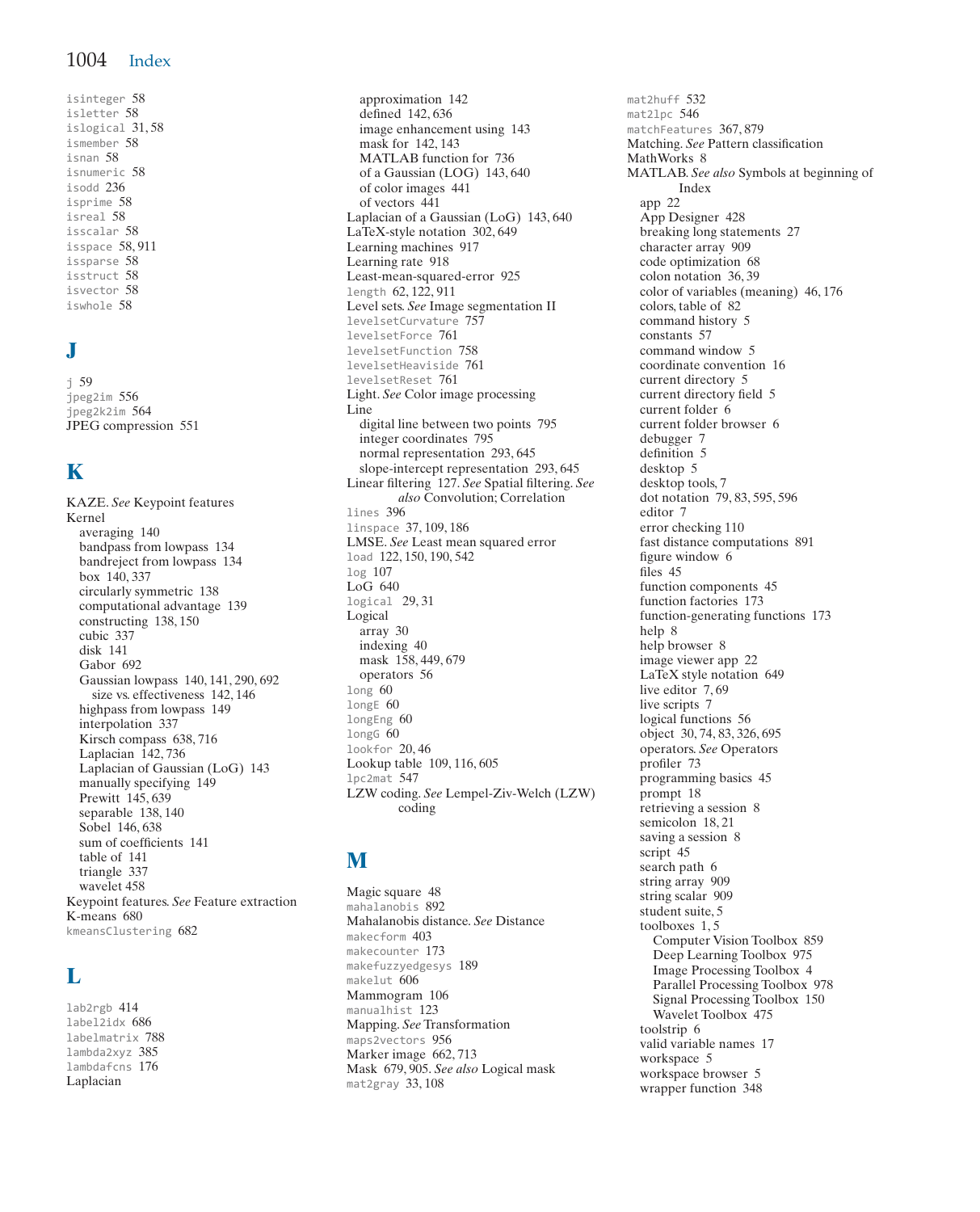#### Index 1005

Matrix affine 323, 325 as an image 17 class membership 925 co-occurrence 832 covariance 846 eigenvalue 847, 859 eigenvector 847 empty  $([])$ Hessian 365 Hough transform 647 interval 604 label 610, 788 operations 48 pattern 919 principal components 846 rank 140 sparse 44, 676, 789, 803 standard 47 transformation 459 vs. array 17 max 50, 156 Maximally stable extremal regions (MSERs) 863 Maximum likelihood 289 mean 76 mean<sub>2</sub>  $76$ Mean filters. *See* Spatial filters Mean of intensity. *See* Moment Mean squared error 847, 924, 925, 942 Mean vector 902 approximation 846 function for computing 848 medfilt2 159 Medial axis 812. *See also* Skeleton Medial axis transformation. *See* Transformations median 159 Median 159 mesh 88 meshgrid 50, 72, 217 Meshgrid frequency arrays 217 Metamerism 455 mexErrMsgIdAndTxt 541 MEX-file 538 min 50 minDistanceClassifier 895 Minima imposition 715 Minimum-distance classifier. *See* Pattern classification Minimum-eigenvalue corner detector 859 Minimum perimeter polygon 800. *See also* Feature extraction mmat2labels 975 MNIST character database 968 mod 182 Moiré pattern 236, 245 Moment about the mean 263 central 263 invariants 842 order 263 statistical 820 Monospace characters 18 montage 24, 570 Morphological image processing 4-connected 609

8-connected 609 background 588 border clearing 800. *See also* Morphological reconstruction clearing border objects 617 closing 600 closing by reconstruction 615 combining dilation and erosion 599 connected component 609 adjacency 609 definition 610 labeling 609 label matrix 610 neighbors of a point 609 path 610 dilation 589 associative 591 commutative 591 erosion 596 filling holes 616 filtering 601, 623 foreground 587 gradient 621 grayscale morphology alternating sequential filtering 623 bottomhat transformation 625 close-open filtering 623 closing 621 dilation 618 erosion 618 filtering 622 granulometry 625 opening 621 reconstruction 627 closing-by-reconstruction 628 h-minima transform 627 opening-by-reconstruction 627 tophat-by-reconstruction 629 structuring element 619 surface area 626 tophat transformation 624 hit-or-miss transformation 602 interval matrix 604 lookup table 605 matching 602 morphological reconstruction 614 clearing border objects 617 closing by reconstruction 615 filling holes 616 marker 614 mask 614 opening by reconstruction 615 morphology, defined 585 noise reduction 601 opening 599 opening by reconstruction 615 preliminaries 586 reconstruction 800. *See also* Morphological reconstruction reflection of set 587 segmentation using watersheds 706 sets. *See also* Set complement 586 difference 587 intersection 586 reflection 587 translation 587

union 586 skeletons. *See* Skeletons structuring element 589 decomposition 592 grayscale 619 origin 587, 590, 591, 592 strel function 593 translation of set 587 view of binary images 587 surface area 626 movie2tifs 571 MSE. *See* Mean squared error MSERRegions 867 mxCreate 541 mxGet 541

#### **N**

namelengthmax 17 nan 59 NaN 51,59 nargchk 111 nargin 110, 114, 115, 121, 135 nargout 110 ndims 44 Nearest-neighbor classifier. *See* Minimum-distance classifier Neighborhood processing 103, 126, 671. *See also* Spatial filtering Neural networks. *See also* Pattern classification Convolutional neural networks AlexNet 953 as feature extractors 947 components 947 convolutional layer 947 custom functions list 956 deep 947 equations backpropagation 955 feedforward 955 feature maps 947, 954 implementation 956 interface with FCNN 947 maps 947 model 948 pooling 950 training backpropagation 955 batch 945 epoch 919 minibatch 945 on-line 945 stochastic 945 volume convolution 948, 949 history 916 vanishing gradients 978 Fully connected neural networks activation functions 918, 928, 929 hyperbolic tangent 929 ReLU 929 sigmoid 929 artificial neurons 928 as a linear classifier 931 bias 917, 931 classification error 941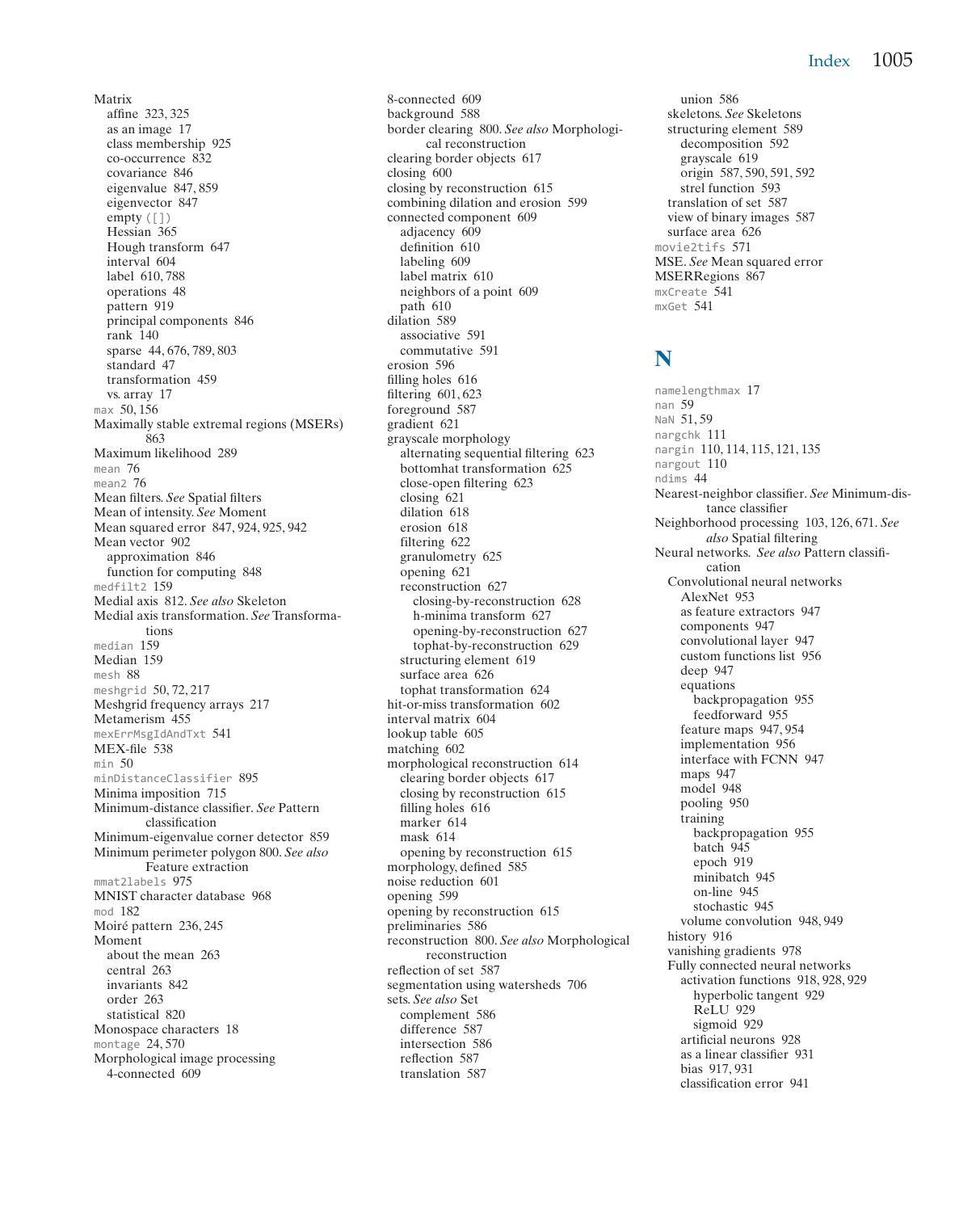#### 1006 Index

Fully connected neural networks (*cont*.) cost (objective) function 939 custom functions list 943 decision 010 boundary 919 hyperplane 919 surface 919 deep 931 equations backpropagation 939 feedforward 932 matrix formulation 933, 941 hidden layers 931 model of 930 nonlinear behavior 931 output error 939 perceptron 917 computation 917 least-mean-squared-error (LMSE) 925 model 917 training theorem 918 weights 917 shallow 931 training 917 backpropagation 917, 939 batch 945 epoch 919 minibatch 945 on-line 945 stochastic 945 weights 917, 931 nextpow2 205 NIST 968, 969 nlfilter 156 Noise adding to image 249 application areas 251 average power 278 cumulative distribution function 250 density 253 Erlang 252 estimating parameters 262, 267 exponential 252 Gaussian 252 lognormal 252 multiplicative 250 of specified distribution 250 periodic 258 Poisson 285 power spectrum 278 probability density function (PDF) 250 Rayleigh 252 salt-and-pepper 252 speckle  $250$ uniform 252 Noise-to-signal power ratio 278 Nonlinear filtering 155. *See also* Spatial filtering normxcorr2 353 NOT 56 Notch filters. *See* Frequency domain filtering ntrop 523 Number exponential notation 59 floating point 57 format types 60

precision 57 representation 57 numel 62, 911

#### **O**

Object affine transformation 326 axes 328 class name 326 properties 326 Objective function 939 Object recognition. *See* Pattern classification onemf 176 ones 48 Opening. *See* Morphological image processing Operator arithmetic 48,51 elementwise 48, 51, 731 function handle 66 linear 248 logical 55 relational 33, 54 spatially invariant 248 Optical transfer function (OTF) 248 OR 56 elementwise 56 scalar 56 Ordered pairs. *See* Cartesian product Order-statistic filters. *See* Spatial filters ordfilt2 158 OTF 248 otf2psf 248 Otsu's method. *See* Image segmentation I otsuthresh 660 Outer product 140. *See also* Vector outputLimits 369 Oversegmentation 450, 711, 712

## **P**

padarray 135, 136 paddedsize 205 Padding. *See* Image padding. *See also* Discrete Fourier transform Panning 794 Parametric equations 725 Parsing inputs, example of 268 patch 392 Pattern class 891 definition of 890 Gaussian 902 labeling 890 unlabeled 890 vector 891 Pattern classification decision boundary 894. *See also* Decision surface decision function 894. *See also* Function learning deep 890 supervised 890 unsupervised 891

minimum-distance classifier 893 neural networks. *See* Neural networks optimal 902 pattern matching 893 Bayes classifier 902 character vectors 911 correlation 899 keypoint 367, 879 minimum-distance classifier 893 symbols 908 template 899 training batch normalization 975 data augmentation 975 fully-connected neural networks. *See* Neural networks learning rate constant 918 neural networks. *See* Neural networks overfitting 967 perceptrons. *See* Fully-connected neural networks supervised 890 test set 890 training set 890 validation set 890 unsupervised 891 XOR classification problem 926 neural network solution 981 Pattern recognition stages 890 patternShuffle 925 PDF 250, 902 Pel 2. *See* Pixel Percentile 159, 662 percentile2i 662 perceptronClassify 923 perceptronTrain 920 Periodic interference 236, 239, 245 persistent 384 Persistent variable 384 phantom 301 pi 59 Picture element. *See* Pixel Pixel 4-connected 609 8-connected 609 adjacent 609 background 653 collinear 649 connected 610, 787 coordinates 17 definition 2, 17 foreground 653 inside polygon 805 interpolation. *See* Interpolation labeling 635 neighbors 609 neighborhood operations. *See* Spatial filtering orientation of triplets 802 path 610 seed 672, 681 straight digital line between two points 795 transformation. *See* Transformation plot 42, 81 Plotting 80 3-D 88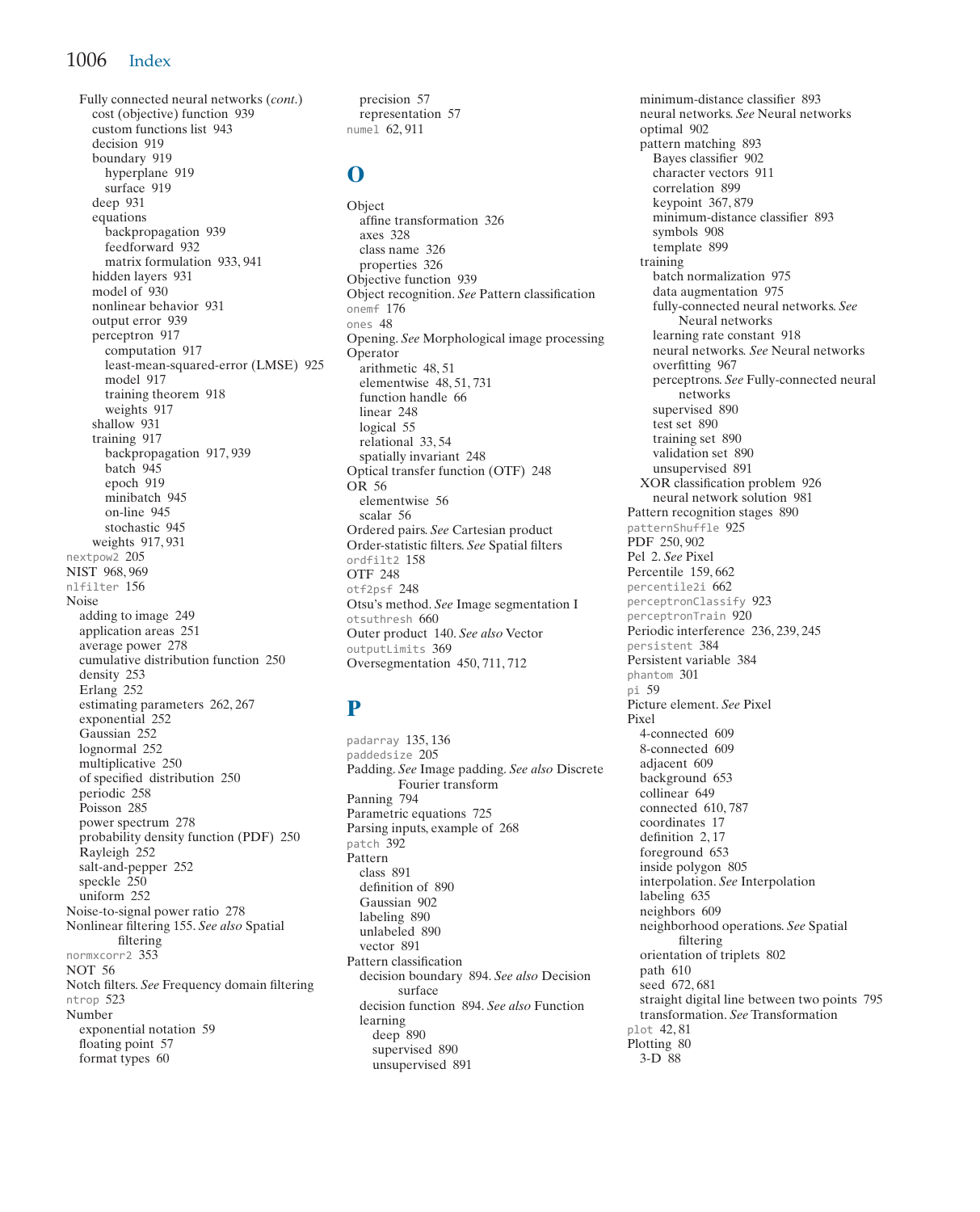annotation 85 axis 89 axis specifications 84 bar 86 colors 82 grid 89 histograms 119 labels 83 line specification 82 mesh<sup>88</sup> shading 91 stem 87 surf 91 surface 91  $t_{\alpha}$ vt 85 title 83 view 89 wireframe 88 Point. *See also* Pixel control 363 transformations 322 spread function (PSF) 248 vanishing 330 pol2cart 810 poly2mask 703 polyangles 914 Polygon. *See also* Minimum-perimeter polygon. *See also* functions connectpoly, drawpolygon, poly2mask, roipoly, and inpolygon drawing 702 points inside 802, 805 points outside 802, 805 vertices 800 Preallocation 66,70 predicate 677 Predicate 675, 634, 672, 675 Prewitt gradient operators. *See* Spatial filters principalComponents 849 Principal components for object alignment 854 transform 846 print 28 Probability density function, Gaussian 902 of intensity level 117 Profile connection space 402 Programming break 65 commenting code 45 continue 65 flow control 60 function body 45 function definition line 45 H1 line 45 help text 45 if construct 60 loops 62, 64 operators 47 switch 65 values 57 variable number of inputs and outputs 110 vectorizing 70 projective2d 329 Progress bar 181, 193, 318 Prototyping environment 1, 13 Pruning. *See* Morphological image processing PSF 248

psf2otf 248

#### **Q**

qtdecomp 676, 803 qtgetblk 677, 804 Quadimages 675 Quadregions 675 Quadtree 675 Quantization 16. *See also* Sampling quantize 550 quiver 742

## **R**

radon 300 Radon transform 293 rand 48, 253 randn 48, 253 Random number generator 251 Random variables. *See also* Noise continuous 118 discrete 118 randvertex 914 rank 140 Rayleigh noise. *See* Noise real 201, 893 realmax 59 realmin 59 Receptive field 949, 952 recnotch 238 reflect 591 Region. *See also* Feature extraction adjacent 634 border 787 boundary 787 child 789 contour 787 disjoint 634 extremal 863 interior point 788 maximally-stable 863 moments 830 of interest (ROI) 264, 449, 705 parent 789 rem 182 repmat 50 Representation. *See* Feature extraction Resampling 337. *See also* Image: resampling reshape 494, 534, 892 return 61 RGB. *See* Color image processing rgb2gray 424 rgb2hsi 410 rgb2hsv 405 rgb2ind 423 rgb2lab 414 rgb2xyz 398 rgbcube 391 rgbplot 416 Ringing 219, 290, 307 ROI. *See* Region roipoly 264, 449 rot90 135 round 28 rspd2xyz 385

#### **S**

Salt-and-pepper noise. *See* Noise Sampling 16. *See also* Quantization save 189 Scalar 18 field 753. *See also* Vector : field string 909 Scale. *See also* Keypoint features invariance 873 space 873 Scaling. *See* Geometric transformations Scripts 45 Scrolling 794 SE. *See* Structuring element selectStrongest 369 seq2tifs 571 Set. *See also* Morphological image processing connected 787 convex deficiency 811, 826 convex hull 811 difference 811 empty (null) 591, 634 elements 160 fuzzy 161 theory 160 training 890 Shading 243. *See also* Illumination : gradient Shading correction 243 Shape 812 shading 91 shortE 60 shortEng 60 shortG 60 showmo 578 Shrinking. *See* Image: resampling SIFT 873 Sierpinski triangle 371 Sifting 129, 294 sigmamf 176, 185 signature 809 Similarity 326, 702, 894, 912 sind 415 sinfun1 68 sinfun2 70 sinfun3 71 single 29 Singleton dimension 19 Sinogram 302 size 18 Skeleton 812. *See also* Feature extraction smf 176 snakeForce 736 snakeIterate 732 snakeMap 733 snakeRespace 737 Snakes. *See* Image segmentation II Sobel gradient operators. *See* Spatial filtering. *See also* Kernel Soft proofing 403 sort 527 sortrows 794 sparse 44 Sparse matrix 44 Spatial coordinates 16 domain 103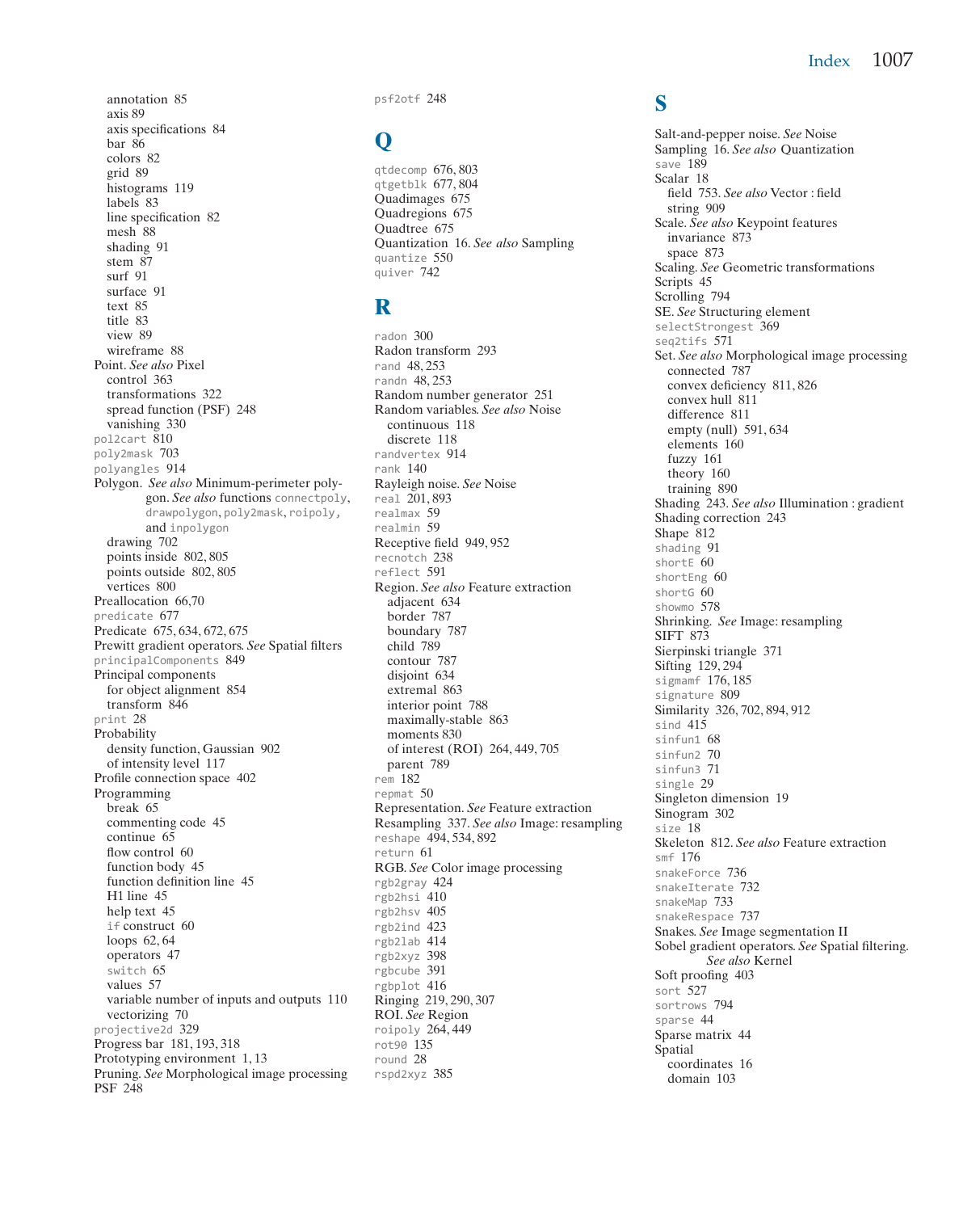Spatial (*cont*.) neighborhood 103, 104 template 126 Spatial domain 103 comparison with frequency domain 131 convolution. *See* Convolution. *See also* Correlation Spatial filtering. *See also* Spatial filters bias 141 convolution 127 correlation 127 fuzzy 186 linear 126, 134 masks. *See* Kernel mechanics of 126 nonlinear max filter 156 median filter 159 order-statistic filters 158 of color images 437 unsharp masking 155 Spatial filters. *See also* Spatial filtering; Kernel adaptive median 273 alpha-trimmed mean 269 arithmetic mean 269 contraharmonic mean 269 denoising 268 geometric mean 269 harmonic mean 269 iterative nonlinear 285 Laplacian 143 linear 268 max 159, 269 median 159, 269 midpoint 269 min 159, 269 nonlinear 268 implemented as linear 268 order-statistic 268 Spectrum. *See* Discrete Fourier transform (DFT). *See also* Fourier transform spectrumBar 379 specxture 840 spfilt 268, 271 spline 428 splitmerge 677 sprintf 64 sqrt 67, 895 Square brackets 32, 36, 37, 46 Standard web offset printing (SWOP) 455 Statistical moment. *See* Moment statmoments 263 statxture 830 stem 87 step 370 str2func 35 strcmpi 493, 550 strel 593 stretchlim 106 string 93, 909 strsimilarity 912 String array 909 converting to characters 910 scalar 909

terminology 910 struct 77 Structures 77 fields 77 scalar 78 Structuring element. *See* Morphological image processing. sub2ind 42 subim 66 subplot 478 Subsampling 374, 794, 950 Subscript 36 sum 39 superpixels 685 Superpixels 685. *See also* Image segmentation I Support Package. *See* Book surf 91 SURF 365, 881. *See also* Keypoint features switch 61, 65

## **T**

table 79 Tables 78, 829 Template. *See* Pattern classification Terabytes 3 textscan 94 texture. *See* Feature extraction THEN 184 Thickening. *See* Morphological image processing Thinning. *See* Morphological image processing Threshold. *See* Image segmentation I Thresholding. *See* Image segmentation I tic 68 tifs2cv 576 tifs2movie 571 tifs2seq 570 timeit 69 title 83 toc 68 tofloat 35, 268 Training. *See* Pattern classification Transformation. *See also* Geometric transformations affine 323, 325 identity 325 reflection 325 rotation 325 shear 3,425 translation 325 arbitrary 109 bottomhat 625 contrast-stretching 107 customs functions 110 forward 322 intensity 104, 111 scaling 114 inverse 322 logarithm 107, 845 geometric. *See* Geometric transformations histogram equalization 118, 122

hit-or-miss 602 medial axis 812 morphological. See Morphological image processing tophat 624 transformPointsForward 328 transformPointsInverse 328 Transforms closest-pixel map 707 distance 706, 709, 715, 758 Fourier. *See* Discrete Fourier transform h-minima 627 Hotelling 846 Hough. *See* Hough transform matrix-based orthogonal 458 basis vectors 459 discrete Fourier transforms 459 expansion coefficients 458 forward transform 458 orthogonal pairs 460 transformation kernel 458 transformation matrix 459 morphological. *See* Morphological image processing nearest-neighbor 707 orthogonal basis functions 463 basis images 464 correlation 463 Heisenberg box 471 Heisenberg-Gabor inequality 471 Heisenberg's uncertainty principle 471 separable orthonormal kernels 470 Cosine 470 Fourier 470 Haar 470 Hartley 470 Sine 470 Walsh-Hadamard 470 sequency 468 time-frequency plane 469 transformation matrices 467 wavelets 472 additional properties 473 principal components 846 Radon 293 watershed 706. *See also* Image segmentation I wavelet. *See* Wavelets transpose 36 trapezmf 176 triangmf 175, 176, 185 true 48 truncgaussmf 176 twodsin1 71 twodsin2 72 twodsin3 73

## **U**

uint8 29 uint16 29 uint32 29 Uniform. *See* Noise unique 794